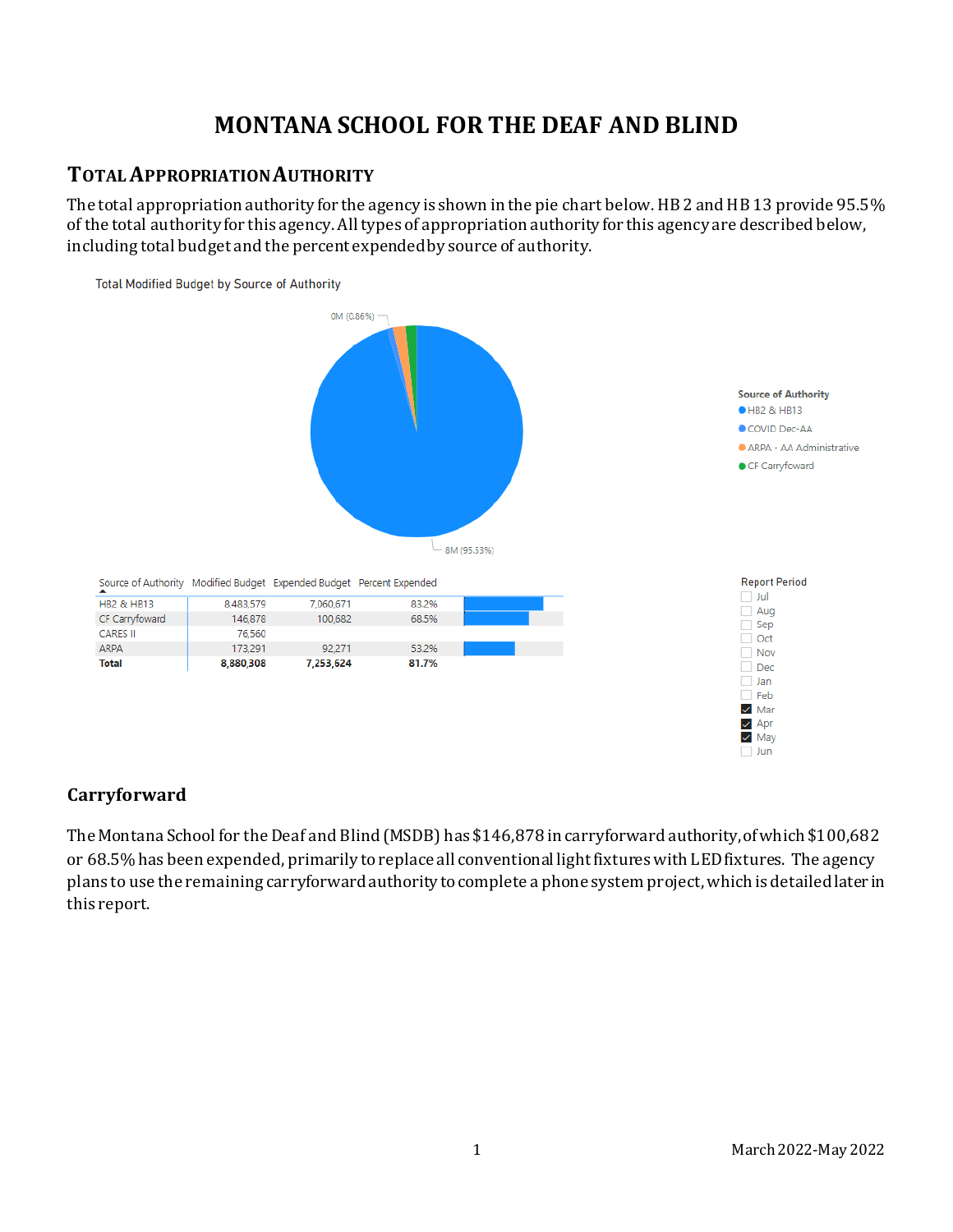#### *COVID-19 Authority*

The following chart is provided to allow the legislature to examine the funding that is available to the agency for COVID-19 impacts.



In FY 2020, MSDB was allocated \$9,677 in Elementary and Secondary School Emergency Relief (ESSER)I funds, which were spent on a 360-degree camera, COVID screening for guests, swamp coolers for air circulation in the cottages, and sanitizing supplies. This appropriation was fully expended in FY 2020.

The MSDB was allocated \$58,500 in FY 2021 through the Governor's Emergency Education Relief (GEER) fund. These funds were for equipment upgrades to support remote learning during the school year, including new laptops, webcams, iPads, wireless keyboards, and software. The MSDB fully expended the allocation.

In FY 2022,HB 632 appropriated American Recovery Plan Act (ARPA) funding to the Department of Health and Human Services (DPHHS) for the Epidemiology and Laboratory Capacity (ELC) school reopening grant. This funding of \$95,000, was allocated to the MSDB, of which 95.3% has been expended. This grant funds nurse salaries and personal protective equipment (PPE).

The school received a \$1,731 IDEA part B grant in March that has been fully expended on personal services.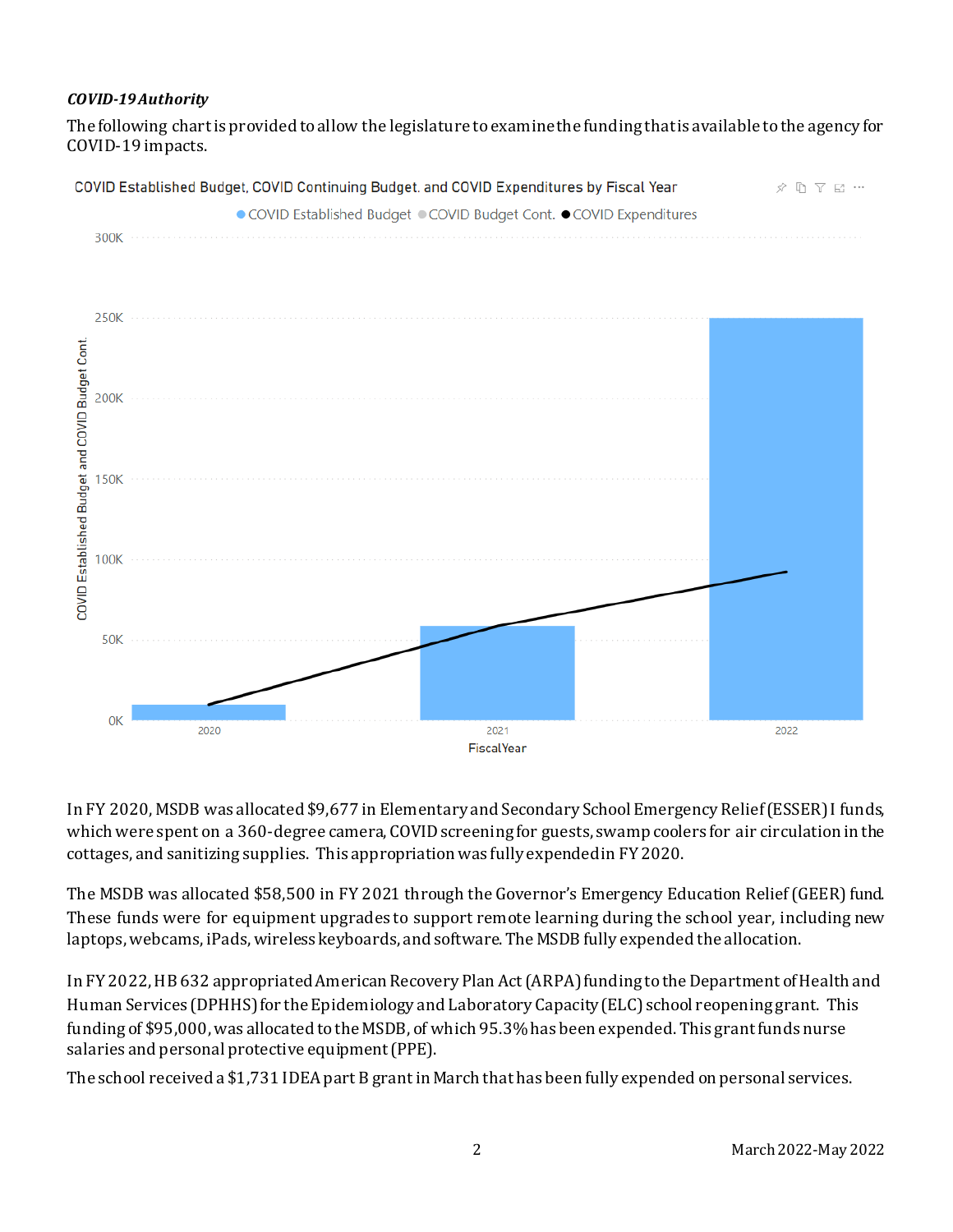The school received two grants for \$76,560, from ESSER II and ESSER III. This will be spent on staff stipends, a sick leave bank for those who test positive for COVID, professional learning, summer school for students, socialemotional learning (SEL) training for teachers, and the purchase of a SEL program.

# **HB2 BUDGET MODIFICATIONS**

The following chart shows the HB 2 budget as passed by the legislature, including the pay plan, and the HB 2 modified budgetthrough May 31, 2022. Net modifications to the budget include operating plan changes from one expenditure account to another, program transfers, reorganizations, and agency transfers of authority. The positive modifications and negative modifications are shown by program, expenditure account, and fund type.

| Legislative Budget Compared to Modified Budget - HB 2 Only |                          |                         |                   |  | 个女儿出去 |  |
|------------------------------------------------------------|--------------------------|-------------------------|-------------------|--|-------|--|
| Agency Name                                                | March Modified<br>Budget | June Modified<br>Budget | Net Modifications |  |       |  |
| $\boxplus$ School for the Deaf & Blind                     | 8,483,579                | 8,483,579               |                   |  |       |  |
| Total                                                      | 8,483,579                | 8,483,579               | 0                 |  |       |  |

| Acct & LvI 1 DESC                              | March Modified<br><b>Budget</b> | June Modified<br><b>Budget</b> | <b>Net Modifications</b> |  |
|------------------------------------------------|---------------------------------|--------------------------------|--------------------------|--|
| $\boxplus$ 61000 Personal Services             | 7.494.878                       | 7.479.878                      | $-15,000$                |  |
| $\boxplus$ 62000 Operating Expenses            | 909,250                         | 924.250                        | 15,000                   |  |
| $\boxplus$ 63000 Equipment & Intangible Assets | 50,000                          | 50,000                         |                          |  |
| □ 68000 Transfers-out                          | 1,000                           | 1,000                          |                          |  |
| □ 69000 Debt Service                           | 28,451                          | 28,451                         |                          |  |

| Fund Type                        | March Modified<br><b>Budget</b> | June Modified<br><b>Budget</b> | Net Modifications |  |
|----------------------------------|---------------------------------|--------------------------------|-------------------|--|
| $\boxplus$ 01 General            | 8,009,635                       | 8,009,635                      |                   |  |
| □ 02 State/Other Spec Rev        | 290.927                         | 290,927                        |                   |  |
| $\boxplus$ 03 Fed/Other Spec Rev | 183,017                         | 183.017                        |                   |  |

The MSDB had one program transfer that moved \$15,000 in personal services from the Education Program to operating costs in the Administration Program in order to cover a projected shortfall.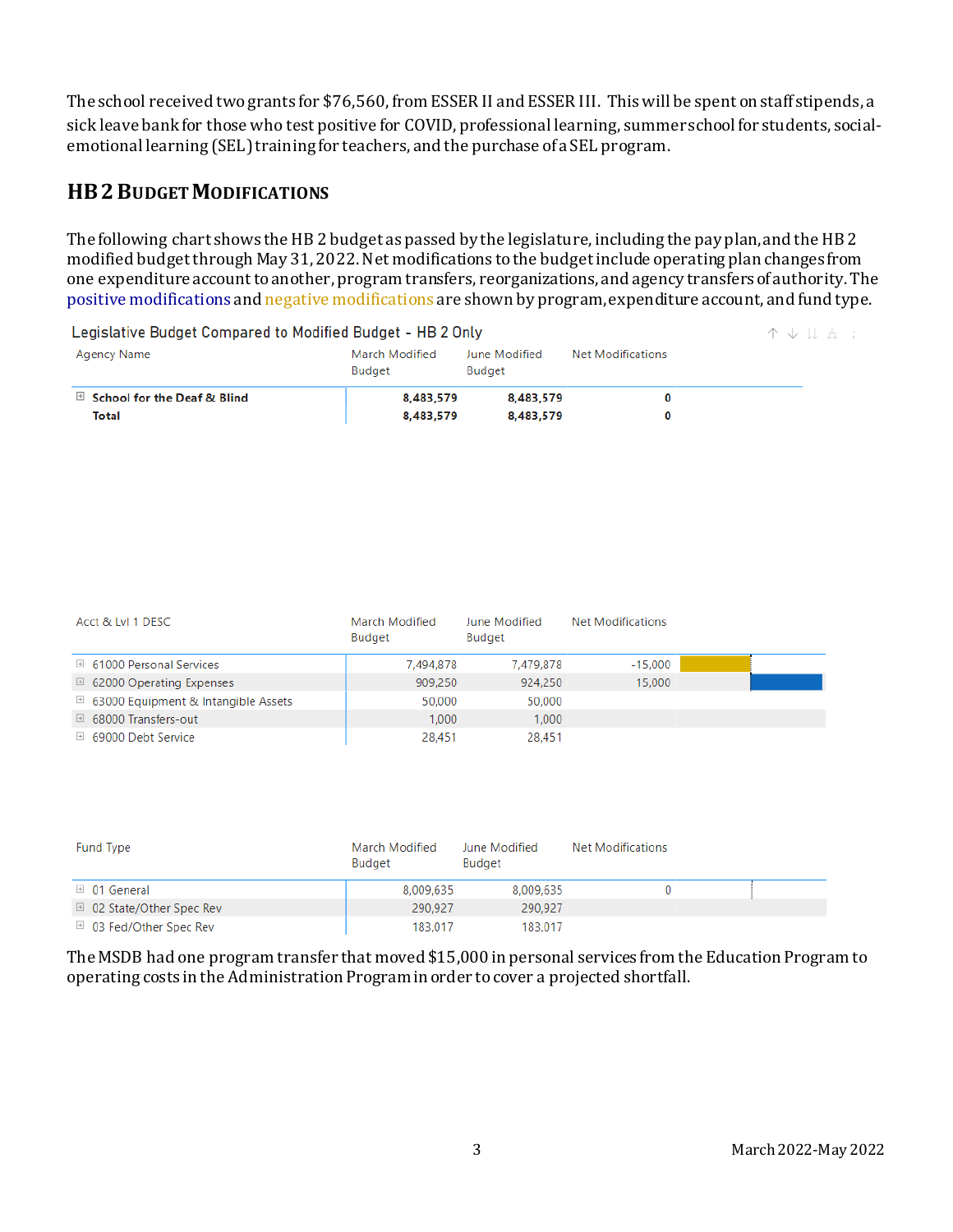# **HB2APPROPRIATION AUTHORITY**

The following chart shows the appropriated budget for the agency compared to expenditures through May 31,

2022.<br>Expended Budget and Remaining Budget by Fund Type - HB 2 Only



| <b>EDUCATION</b>           | 5,426,743 | 4,478,455 | 82.5% |
|----------------------------|-----------|-----------|-------|
| <b>EL GENERAL SERVICES</b> | 622.010   | 576.697   | 92.7% |
| <b>E STUDENT SERVICES</b>  | 1,803,827 | 1,459,359 | 80.9% |
| Total                      | 8,483,579 | 7,060,671 | 83.2% |
|                            |           |           |       |

In total, the MSDB's HB 2 authority with all funds is \$8.5 million, of which the agency had expended \$7.1 million or 83.2% through the end of May.

By fund type, MSDB's modified HB 2 budget consists of \$8.0 million in general fund, \$290,927 in state special funds, and \$183,017 in federal funds. As of May 31, the agency had expended 84.4% general fund authority, 42.8% state special authority, and 97.7% of total federal authority.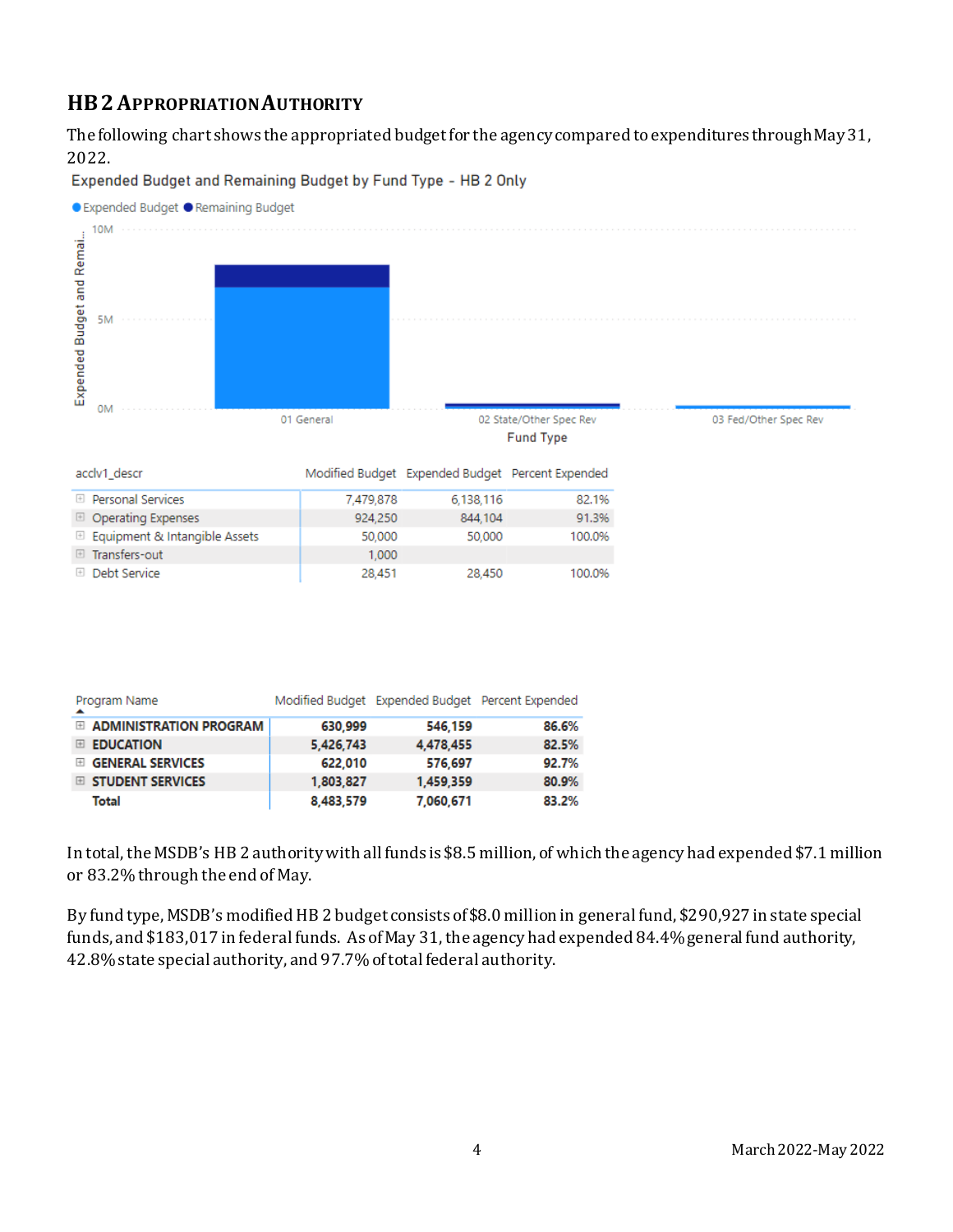## **Personal Services**

The following chart shows the filled and vacant FTE within the agency as of May 1, 2022.



The agency's HB 2 personal services budget for FY 2022 totals \$7.5 million, of which the agency has expended \$6.1 million or 82.1%. The agency has 83.47 FTE, of which 4.42 were vacant on May 1, 2022. The vacancies were in the General Services Program, Student Services Program, and the Education Program.

## **Next Steps for Personal Services Reporting**

In upcoming Quarterly Financial Reports, the LFD will begin the process of a more comprehensive look at personal services. The LFD will compare two executive "snapshots" --July 2020 and July 2022. The analysis will identify adjustments adopted by the legislature in 2021 and modifications made by the agencies, within the confines of budget law.

The September Quarterly Financial Report will provide the complete comparison from July 2020 to July 2022. Ultimately, the analysis will result in a description of all the components that will be part of the executive's decision package one (DP 1) 2025 biennium budget request. This work will prepare legislators for budget deliberations in the 2023 session. For a review of how DP 1 works and snapshot components, please read this [short brochure](https://montana.maps.arcgis.com/apps/Cascade/index.html?appid=23095fcf15754f4fb38b63c58a884b97) from 2019. This story map was created with the Story Map Cascade application in ArcGIS Online.

# **OTHER ISSUES**

## **Additional Information**

In HB 2, the MSDB received a restricted, one-time-only (OTO) appropriation of \$50,000 of general fund in FY 2022 to update outdated campus phone infrastructure. The estimate for the project is \$97,626. The agency plans to use part of its carryforward authority to make up the difference between actual costs and the OTO appropriation.

#### Lighting project update:

June  $13<sup>th</sup>$  is the formal kick-off for the project, although the electrical contractor began working on the cottage lights in mid-May. The project includes the abatement of asbestos in the Bitterroot education building. All